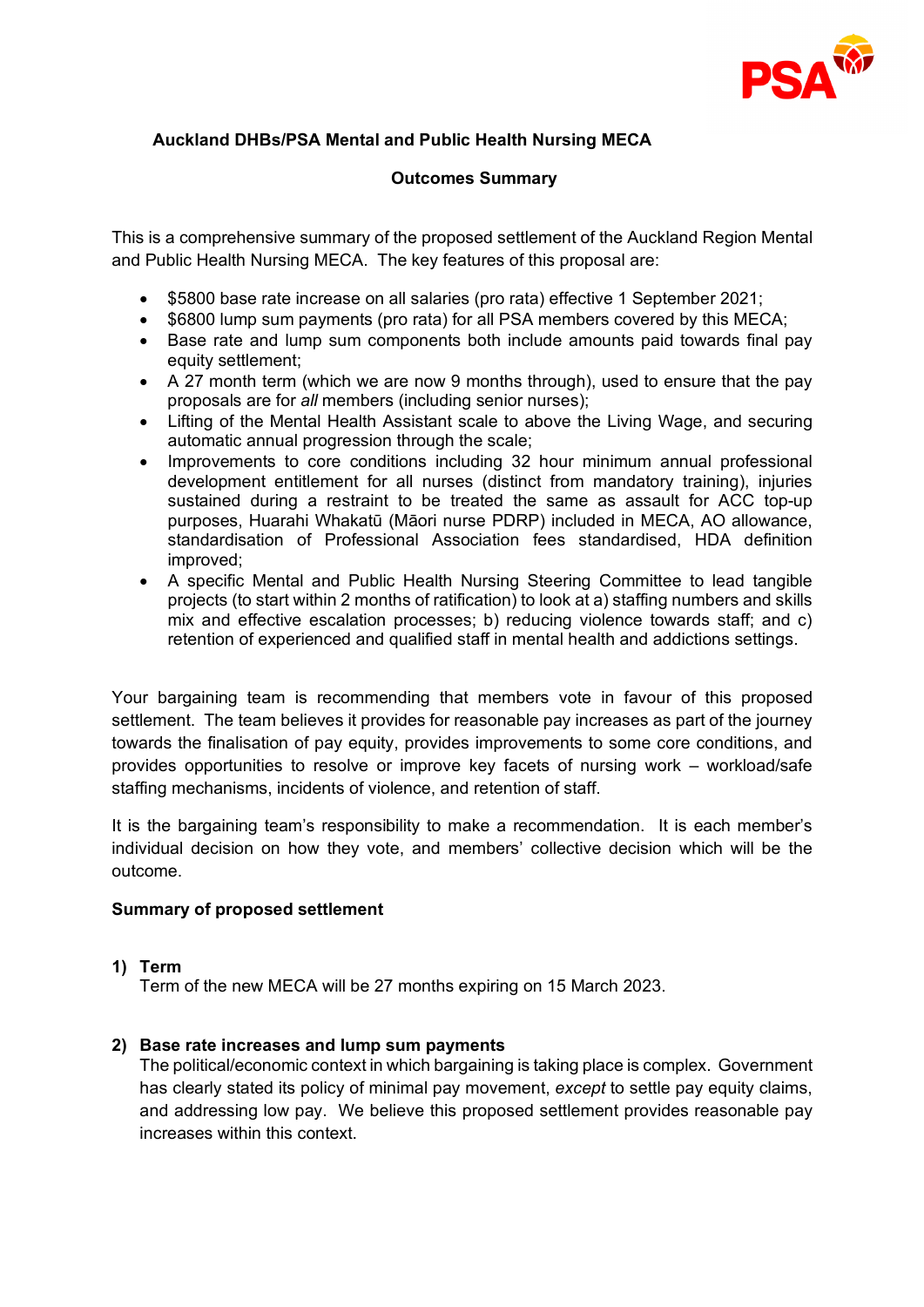

Base rate increases and lump sum payments are separated in to two amounts.

Amounts benchmarked as pay equity interim payments come from central government budget which is set aside for all pay equity settlements; the other rates come from DHB budgets.

Note that pay equity legislation creates a complexity. PSA, NZNO and MERAS have lodged a claim for the nursing and midwidery workforce, but the legislation is clear that all people in that workforce are covered by the claim, including non-union members. Union members can not reach a settlement which binds others, so the two amounts have to be separately captured. PSA members will get \$5800 on base rates (pro rata). For the \$4000 pay equity component of that, this means it is applied to rates earlier than non-members, who will need to wait until the pay equity settlement is finalised. This is also the case with the \$6000 lump sum. When the final pay equity settlement is ratified by DHB nursing staff (PSA, NZNO, non-members), the \$4000 base rate and \$6000 lump sum components that you get now will be offset in the final outcomes. So others will get these amounts, but will have to wait until pay equity is settled. (The pay equity implementation date has been agreed to be 31 December 2019, which will be factored in to a pay equity settlement.)

### **a) Base rate increases**

Increase of \$5800 on all annual salaries, pro rata. Effective 1 September 2021. This is made up of \$1800 through DHB budget streams, and \$4000 as an interim base rate increase towards pay equity settlement.

Whilst pay equity bargaining is a separate process to MECA bargaining, but the outcomes are inextricably linked.

It is our view that pay equity is the vehicle which will address gender-based undervaluation that nurses and mental health assistants have been subjected to for years and set the pay equity rates for these positions. This is highly likely to involve reasonable pay increases. Whatever is agreed in bargaining takes members closer to the pay equity rate. In that regard, we think that the separation of the amounts is simply a way to deliver the increases, between DHB and central government purses. For example, if the \$5800 came exclusively from DHB budgets, the \$5800 extra on base rates will still take those base rates \$5800 closer to the rates which will be negotiated through pay equity, which will mean the pay gap which has to be closed is smaller. (The following graph exemplifies this, where the first column is the proposed settlement; the second column is hypothetical and would be if the \$5800 all came from DHB budget, and the third column – also hypothetical – is where the offer was only \$1800. In the first and second scenarios, the gap to achieve the pay equity rate is \$9200; in the third scenario, the gap is \$13200).

In other words, members should not be concerned by which 'wallet' the increases come from. This proposal means members will be getting some of the pay equity settlement earlier.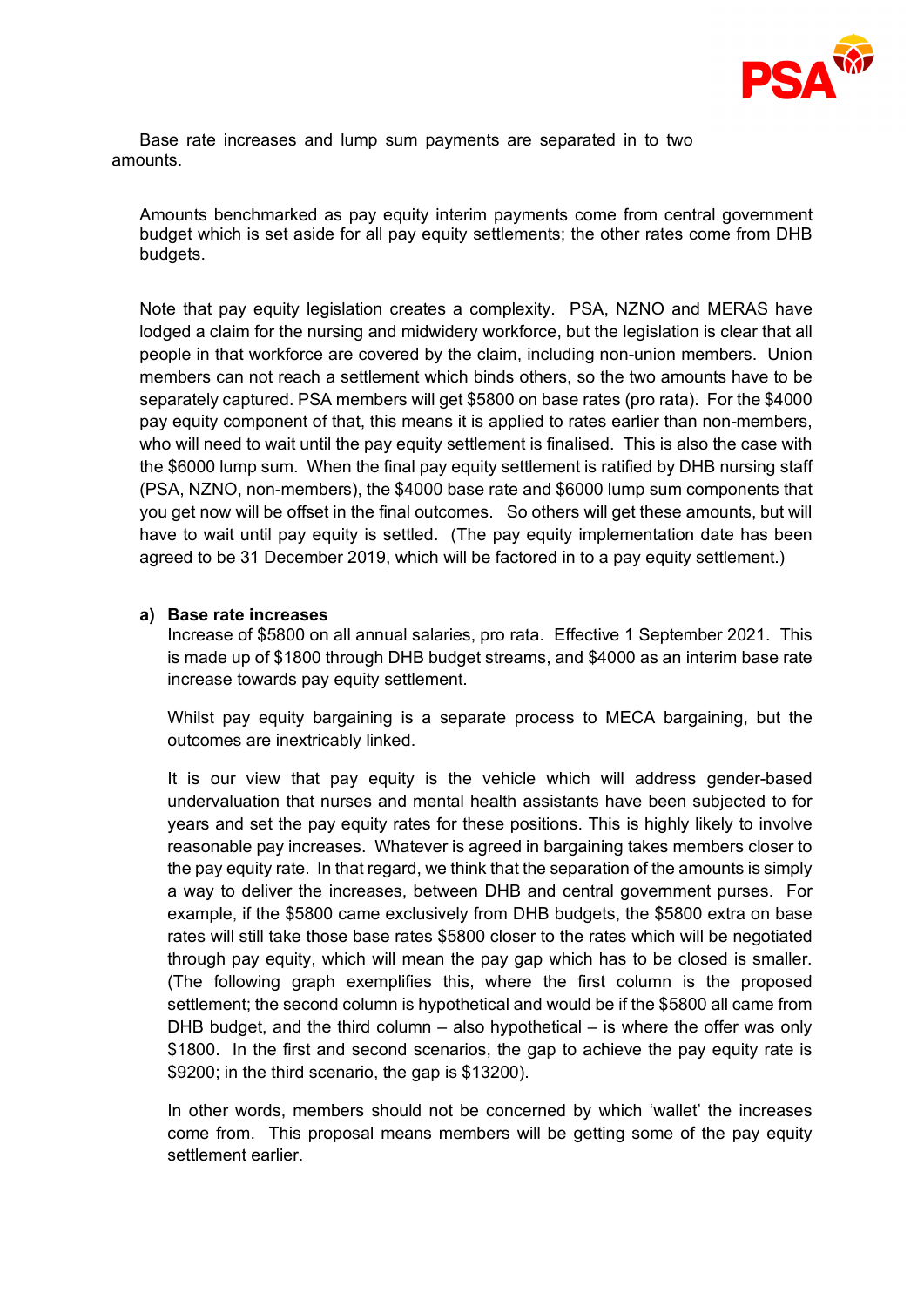

# ON A HYPOTHETICAL PAY EQUITY RATE OF \$75,000 with a current rate of \$60,000



#### **b) Lump Sum Payments**

- i) Payment **of \$800 pro rata** for all full-time, part-time and casual employees covered by the PSA Mental Health and Public Health Nursing MECA. The lump sum will be payable **to PSA members** employed by the DHBs at the date of ratification or who join PSA during the bargaining fee opt out period. (The Bargaining Fee opt out date will be notified when we commence the bargaining fee balloting process).
- ii) Payment of **\$6000 pro rata** for all full-time, part-time and casual employees who are members of PSA on the date of ratification or who join PSA during the bargaining fee opt out period. This amount is an early interim payment towards the settlement of pay equity.

Note that Lump Sum Payments will be based on the actual hours worked over the previous 12 months, up to 1FTE or on contracted hours, whichever is the greater.

Employees on unpaid leave (e.g. parental leave) or off on ACC will receive the lump sum on written application on return to work or in their final pay if they don't return to work, to ensure that income through ACC or parental leave is not abated by lump sum payments.

*Important to note that lump sum payments will only be for PSA members, and will not be for people who pay a bargaining fee instead.* (These people will get the \$6000 pay equity lump sum when pay equity is concluded, but will not be guaranteed the \$800 lump sum.) Our advice is that in order to ensure that people get every aspect of this proposal, they need to join PSA.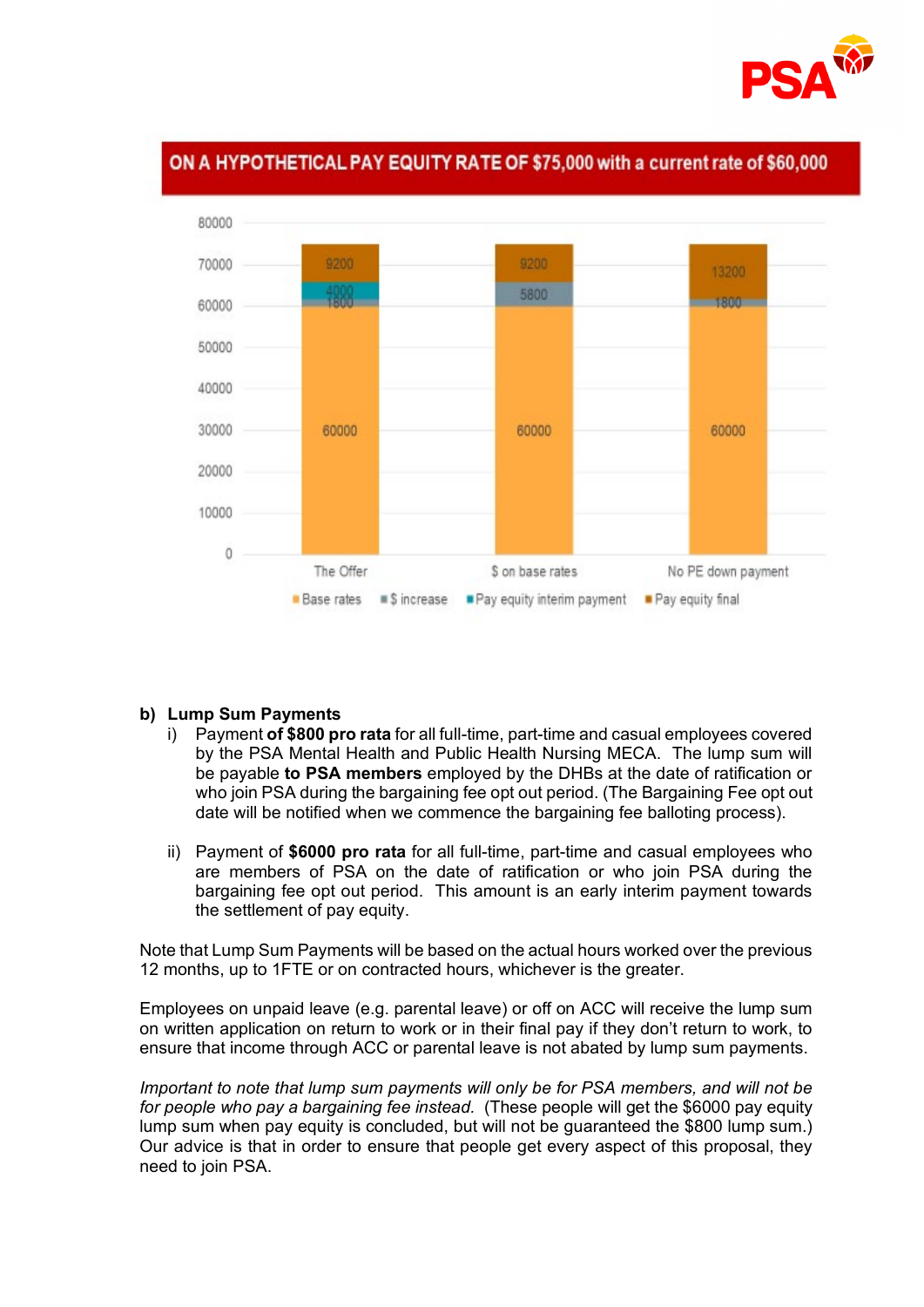

*Base rate Increases and lump sum payments include senior nurses*. We agreed as part of this proposed settlement to a 27 month term, which means that *all* members covered by the MECA receive the proposed increases. (Earlier similar offers and goverment direction sought to exclude employees earning over \$100,000)

# **3) Pay equity bargaining dates**

Pay equity bargaining is to commence asap, with a view to being settled by 30 November 2021. If it is not settled by that date, a further \$1000 (pro rata) interim pay equity lump sum payment is to be paid to PSA members. This will come from DHB budgets, and will again be taken into account through any final pay equity settlement.

# **4) Mental Health Assistants salary scales**

Deletion of step 1 of the MHA scale, with all employees currently on step 1 to move to step 2 (new step 1) from date of new MECA. Top step (currently step 6 but new step 5) will be accessed by automatic annual progression.MHAs who have been on current step 5 for more than 12 months will move to new step 5 from date of new MECA; otherwise on anniversary date after 1 year on step 5 (new step 4).

Key issues are progressed here for low paid members. Step 1 (\$23.19) is now above the Living Wage (which rises to \$22.75 on 1 Sept 2021). Top step is now by automatic annual increment, after 12 months on the step below it. Members who have already spent 12 months on (current) step 5 will move immediately to top step (new step 5)

# **5) Work Load/Safe staffing**

- Establishment of a specific *Mental and Public Health Nursing Workload and Staffing Steering Committee.*
- The Steering Committee to have appropriate delegate leadership and membership participation, with terms of reference setting out priority work, to begin within 2 months of ratification to:
	- o Commence and implement processes in DHBs regarding compliance with clause 31.7 of the MECA, including pilot work agreed between PSA and DHBs;
	- $\circ$  Establish a work group on reducing violence towards members by patients and public;
	- $\circ$  Establish a Mental Health and Addictions Employee Retention work group to work on ways to retain experienced and qualified staff.

Clause 31.7 was agreed in last negotiations. It states that PSA and management reps will meet to agree minimum staffing numbers needed in each ward/workplace to provide safe and effective care for patients, to consider staff mix, and to give effect to an escalation process where necessary. The intention of 31.7 is for this to be in place in all mental and public health workplaces. The Steering Committee will have oversight and the ability to develop processes and make recommendations where this clause isn't being complied with.

• Acknowledgement by DHBs of limitations of CCDM and the need to prioritise the work outlined above. Review of CCDM commissioned by Minister of Health to assess its effectiveness; funding to assist in CCDM implementation; strengthening the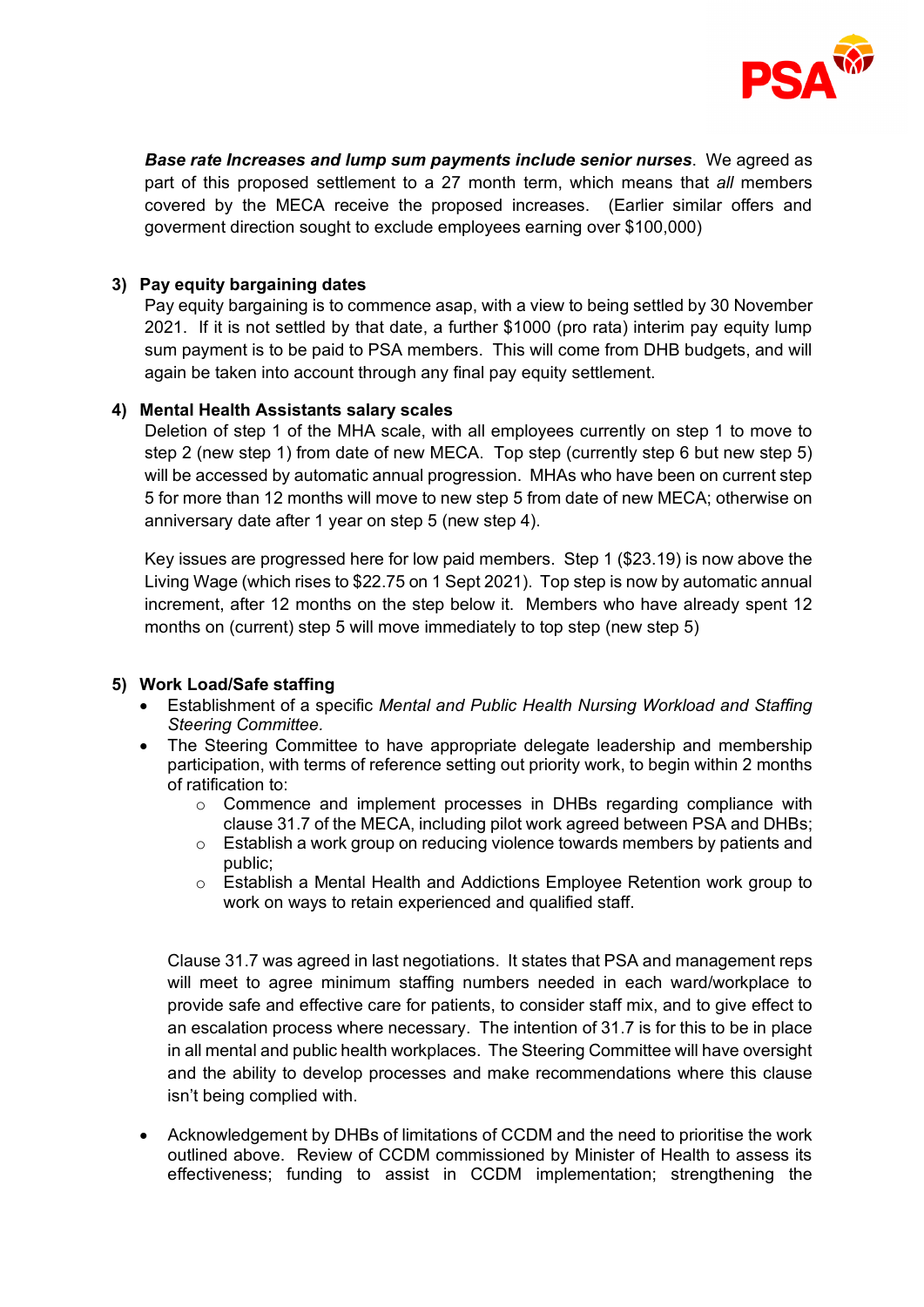

importance of VRM (variable response management) mechanisms, as part of work led by Steering Committee outlined above.

#### **6) Injuries incurred during a restraint**

Current provision relating to work-related assaults will now include injuries incurred during a restraint:

(ii) **Work-related Assaults**- Where an employee is incapacitated as a result of a work place assault *including without limitation injuries suffered during restraint of a patient*, and that employee is on earnings related compensation, then the employer will top up the ACC payments to 100% of normal/ordinary rate of pay during the period of incapacitation. This shall not be debited against the employee's sick leave. The employer will reimburse the employee for any costs incurred that are part charges for ACC agreed treatment and other associated ACC expenses.

### **7) Other agreements**

Agreement to meet with PSA to discuss any subsequent settlements for similar groups if those settlements are materially different to this settlement. Such meeting may result in a proposal to vary the PSA Agreement. This sets up a mechanism to meet if other settlements produce different outcomes for similar groups.

### **8) Family Violence Provisions**

Provisions to be included in MECA which recognise the impact of family violence and make reference to legislative entitlements and support available.

### **9) Parental Leave**

Whāngai explicitly included in parental leave provisions

# **10) Higher Duties Allowance**

Provisions make clearer the fact that someone who is performing the duties and carrying the responsibilities of a position higher than the employee's own on a shift-by-shift basis will receive the \$24 HDA per shift, and it is recognised that they may not fulfill all of the substantive duties on that shift.

# **11) Authorised Officer (SACAT Act)**

Definition of AO, and allowance the same as DAO.

#### **12) Professional Development**

- An entitlement of 32 hours minimum per annum (pro rata with no less than 8 hours per annum) for nurses, separate from leave needed for mandatory training, and leave to meet PDRP requirements.
- 8 hours minimum entitlement for Mental Health Assistants.
- Inclusion of Huarahi Whakatū entitlements for Māori nurses this is an equivalent process approved by Nursing Council particular to Māori nurses, which includes payments for L3 and L4 portfolios.
- \$5000 per annum (accruable for 2 years) for Nurse Practitioners (where provisions are currently higher, they will remain).

# **13) Professional Association Fees**

Standardised to \$250 per annum

# **14) Removal of cap on night penals**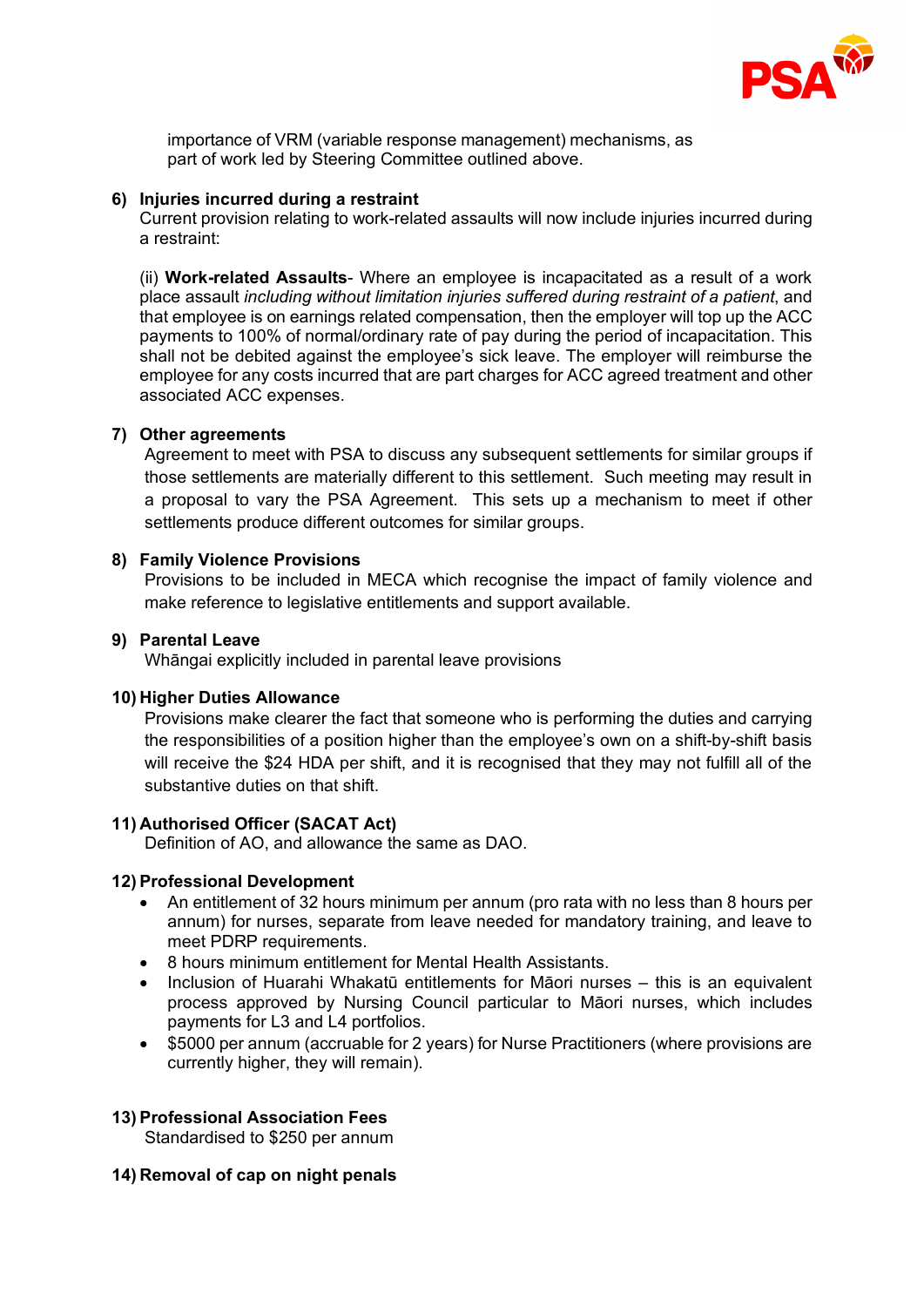

Deleted – cap removed. There is currently a capped amount for the T0.25 night rates. This deletion will impact ADHB (because CMDHB and WDHB have not been applying the cap). This means that members will receive actual T0.25 for night rate rather than the current \$5.30 per hour.

# **15) Public Health Nurse clothing allowance**

\$3.42 across all DHBs (except for Whanganui where it is higher). Note that the allowances differ widely in mental health nursing (e.g. clothing, laundry, incomplete uniform, shoe and stocking) and we did not want to inadvertently disadvantage members by creating a single rate at this time. We will look to do so in future bargaining.

# **16) Side Letter to all DHBs to audit application of Public Health Nurse MECA entitlements for work during public health crises**

All DHBs will be required to audit the work undertaken by Public Health nurses during the Covid pandemic and RSV outbreak, to ensure that all the relevant provisions of the MECA have been complied with – including minimum breaks, overtime, meal and rest breaks, meal allowance and shift leave. The audit must be in consultation with PSA reps. This is in recognition that PHNs have frequently worked differently from normal and we need to ensure that they have received MECA entitlements.

# **17) Bargaining Fee**

We agreed with the DHBs that our MECA can be passed on to non-union members provided they agree to pay a bargaining fee. Following ratification of this MECA a ballot will be held to determine if the bargaining fee clause can be enforced. The ballot will be of all employees covered by our MECA. We urge our members to vote in favour of the bargaining fee. The Bargaining fee will be set at our current membership rates and be paid on a fortnightly basis. *It is important to note that the \$6000 and \$800 lump sum payments do not apply to bargaining fee payers – only members of PSA will receive these under this settlement. People who are not members of PSA will receive any pay equity payments when pay equity is concluded, but not earlier.*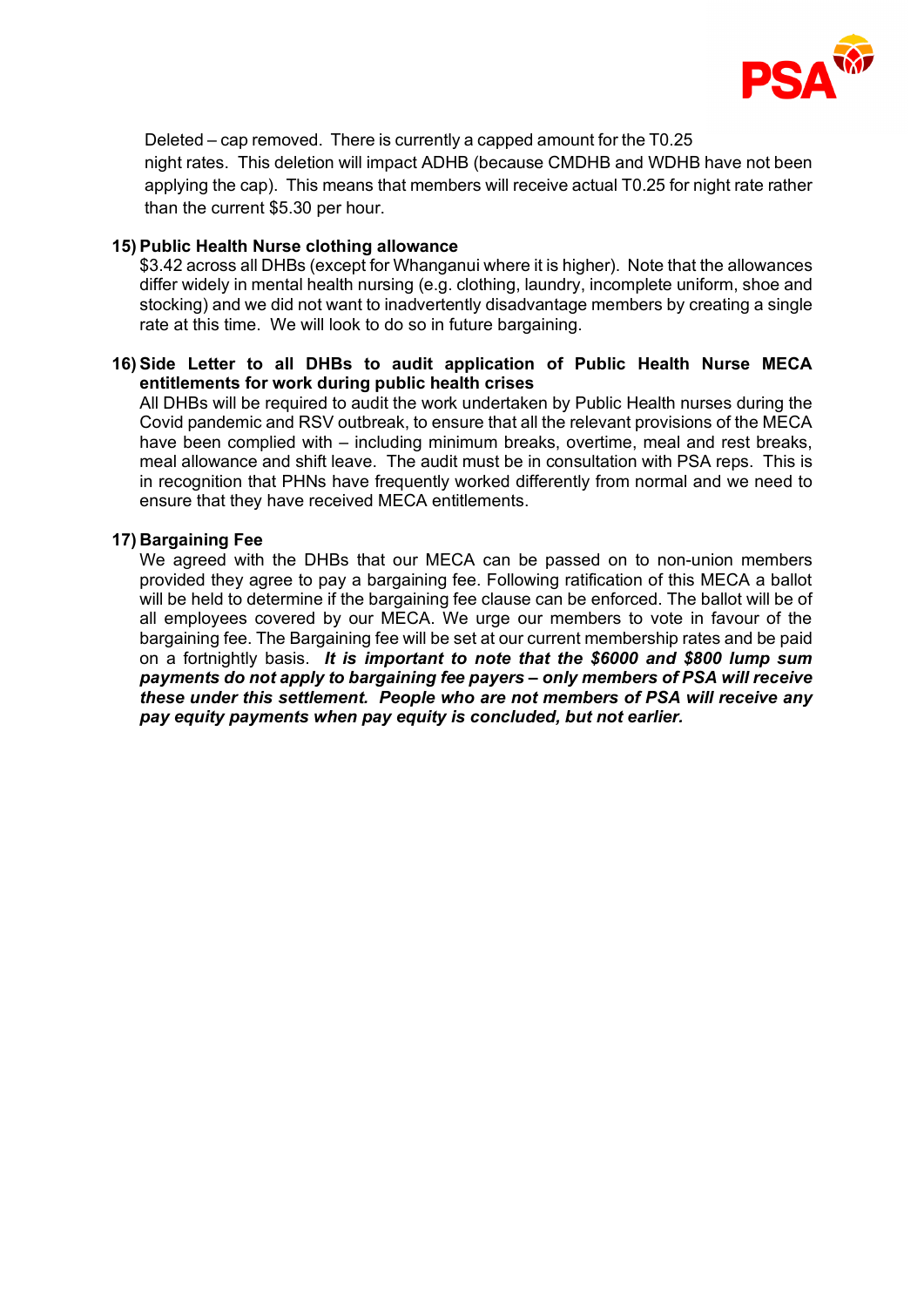

### **APPENDIX 1 SUMMARY DOCUMENT:**

### **12.1 Salary Scale for Mental Health Inpatient Nurses**

|        | <b>Current</b> | <b>MECA</b><br>Adjustment<br>1/09/21 | <b>Pay Equity</b><br>Adjustment<br>1/09/21 | <b>Base Rates</b><br>1/09/21 | <b>PDRP</b> |   |
|--------|----------------|--------------------------------------|--------------------------------------------|------------------------------|-------------|---|
| Step 7 | 77,386         | 79,186                               | 83,186                                     | 83,186                       | P           | A |
| Step 6 | 75,132         | 76,932                               | 80,932                                     | 80,932                       | P           | A |
| Step 5 | 72,945         | 74,745                               | 78,745                                     | 78,745                       | P           | A |
| Step 4 | 65,652         | 67,452                               | 71,452                                     | 71,452                       | P           | A |
| Step 3 | 62,138         | 63,938                               | 67,938                                     | 67,938                       | P           | A |
| Step 2 | 58,491         | 60,291                               | 64,291                                     | 64,291                       | P           | A |
| Step 1 | 54,034         | 55,834                               | 59,834                                     | 59,834                       |             | A |

A = Automatic step

P = PDRP can be accessed

# **12.2 Salary Scale for Mental Health Enrolled Nurses**

|        | Current | <b>MECA</b><br>Adjustment<br>1/09/21 | <b>Pay Equity</b><br>Adjustment<br>1/09/21 | <b>Base Rates</b><br>1/09/21 | <b>PDRP</b> |   |
|--------|---------|--------------------------------------|--------------------------------------------|------------------------------|-------------|---|
| Step 4 | 57,047  | 58,847                               | 62,847                                     | 62,847                       | P           | A |
| Step 3 | 55,385  | 57,185                               | 61,185                                     | 61,185                       | P           | A |
| Step 2 | 51,333  | 53,133                               | 57,133                                     | 57,133                       | P           | A |
| Step 1 | 48,632  | 50,432                               | 54,432                                     | 54,432                       | P           | Α |

A = Automatic step

P = PDRP can be accessed

#### **12.3 Salary Scale for Mental Health Assistants**

|        | <b>Current</b> | <b>MECA</b><br>Adjustment<br>1/09/21 | <b>Pay Equity</b><br>Adjustment<br>1/09/21 | <b>Base Rates</b><br>1/09/21 |   |
|--------|----------------|--------------------------------------|--------------------------------------------|------------------------------|---|
| Step 5 | 54,810         | 56,610                               | 60,610                                     | 60,610                       | Α |
| Step 4 | 53,214         | 55,014                               | 59,014                                     | 59,014                       | A |
| Step 3 | 49,905         | 51,705                               | 55,705                                     | 55,705                       | A |
| Step 2 | 46,121         | 47,921                               | 51,921                                     | 51,921                       | A |
| Step 1 | 42,568         | 44,368                               | 48,368                                     | 48,368                       | A |

A = Automatic step M = Merit Step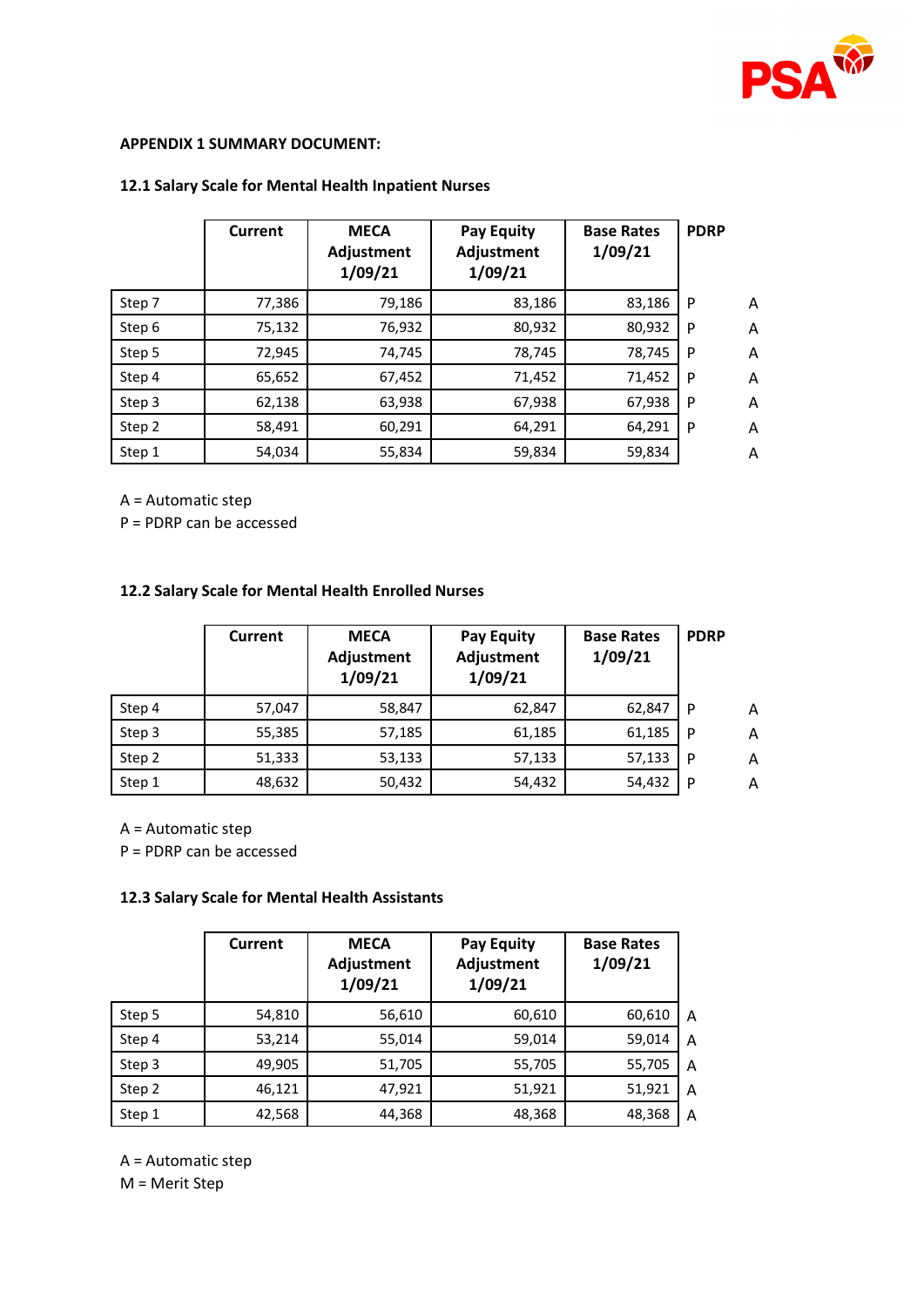

|        | Current | <b>MECA</b><br>Adjustment<br>1/09/21 | <b>Pay Equity</b><br>Adjustment<br>1/09/21 | <b>Base Rates</b><br>1/09/21 | <b>PDRP</b> |        |
|--------|---------|--------------------------------------|--------------------------------------------|------------------------------|-------------|--------|
| Step 8 | 83,712  | 85,512                               | 89,512                                     | 89,512                       | P           | $\ast$ |
| Step 7 | 78,993  | 80,793                               | 84,793                                     | 84,793                       | P           | $\ast$ |
| Step 6 | 77,443  | 79,243                               | 83,243                                     | 83,243                       | P           | Α      |
| Step 5 | 72,945  | 74,745                               | 78,745                                     | 78,745                       | P           | A      |
| Step 4 | 65,652  | 67,452                               | 71,452                                     | 71,452                       | P           | A      |
| Step 3 | 62,138  | 63,938                               | 67,938                                     | 67,938                       | P           | A      |
| Step 2 | 58,491  | 60,291                               | 64,291                                     | 64,291                       | P           | Α      |
| Step 1 | 54,034  | 55,834                               | 59,834                                     | 59,834                       | P           | A      |

# **12.4 Salary Scale for Community Mental Health and Public Health Nurses**

\* = Progression to this step shall occur on the basis of satisfactory performance

A = Automatic step

P = PDRP can be accessed

# **12.5 Salary Scale for Mental Health and Public Health Senior Nurse**

|         |        | <b>Current</b> | <b>MECA</b><br>Adjustment<br>1/09/21 | <b>Pay Equity</b><br>Adjustment<br>1/09/21 | <b>Base</b><br>Rates<br>1/09/21 |        |
|---------|--------|----------------|--------------------------------------|--------------------------------------------|---------------------------------|--------|
| Grade 8 | Step 4 | 130,653        | 132,453                              | 136,453                                    | 136,453                         | M      |
|         | Step 3 | 120,938        | 122,738                              | 126,738                                    | 126,738                         | M      |
|         | Step 2 | 115,026        | 116,826                              | 120,826                                    | 120,826                         | $\ast$ |
|         | Step 1 | 109,116        | 110,916                              | 114,916                                    | 114,916                         |        |
| Grade 7 | Step 3 | 112,389        | 114,189                              | 118,189                                    | 118,189                         | M      |
|         | Step 2 | 106,938        | 108,738                              | 112,738                                    | 112,738                         | $\ast$ |
|         | Step 1 | 103,596        | 105,396                              | 109,396                                    | 109,396                         |        |
| Grade 6 | Step 3 | 110,146        | 111,946                              | 115,946                                    | 115,946                         | $\ast$ |
|         | Step 2 | 103,596        | 105,396                              | 109,396                                    | 109,396                         | $\ast$ |
|         | Step 1 | 100,256        | 102,056                              | 106,056                                    | 106,056                         |        |
| Grade 5 | Step 3 | 106,703        | 108,503                              | 112,503                                    | 112,503                         | $\ast$ |
|         | Step 2 | 100,256        | 102,056                              | 106,056                                    | 106,056                         | $\ast$ |
|         | Step 1 | 96,910         | 98,710                               | 102,710                                    | 102,710                         |        |
| Grade 4 | Step 3 | 101,541        | 103,341                              | 107,341                                    | 107,341                         | $\ast$ |
|         | Step 2 | 95,241         | 97,041                               | 101,041                                    | 101,041                         | $\ast$ |
|         | Step 1 | 91,899         | 93,699                               | 97,699                                     | 97,699                          |        |
| Grade 3 | Step 3 | 96,378         | 98,178                               | 102,178                                    | 102,178                         | $\ast$ |
|         | Step 2 | 90,230         | 92,030                               | 96,030                                     | 96,030                          | $\ast$ |
|         | Step 1 | 86,887         | 88,687                               | 92,687                                     | 92,687                          |        |